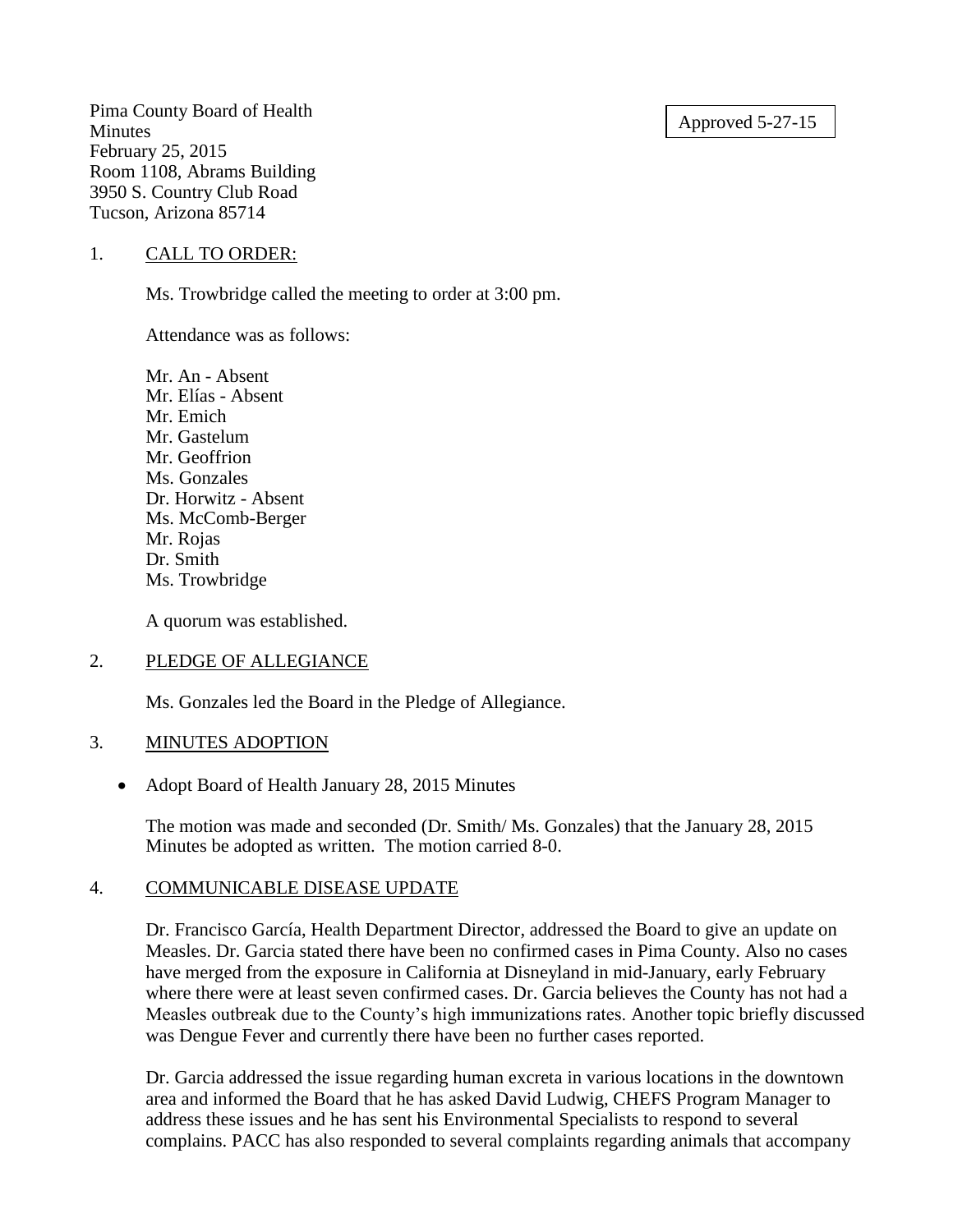individuals that are in the area, and they have not found any major violations. Dr. Garcia informed the Board that the County Administrator and the City Manager are in process of putting together a solution to address this issue. The Board members expressed their awareness and concern about the expanding homeless encampment in downtown Tucson, particularly the Veinte de Agosto city park area and the Board had questions about available shelter capacity, the restrictions that existing shelter operators place on the populations they serve, and the amount of human and animal waste on public sidewalks and parks as well as surrounding private property and the safety of the "dream-pods" as temperatures begin to rise.

The Board wants to formally express their concerns to the elected members of the City and County leadership, and urge that immediate steps be taken to remedy the most pressing issue of the lack of bathroom facilities as well as urge collaboration to find a longer term solution. The Board decided to pass a motion requesting for Dr. Francisco García, Health Department Director to communicate the concerns of the Board to City and County Officials and to request that portable toilet facilities be installed by the City for use by the homeless population in the encampment. Dr. Garcia also briefly discussed Syphilis he stated there are 8 cases of primary and secondary Syphilis reported and there is 1 woman of the 8 cases, and last year there were 3 cases among women.

The motion was passed with unanimous support. The motion carried 8-0.

# 5. MATERION-ENVIRONMENTAL HEALTH AND SAFETY PROGRAM

Health Department Deputy Director, Marcy Flanagan introduced Kenneth Harrison, Materion's Plant Manager. Mr. Harrison give the Board a brief update on the history of Materion Ceramics and what their Beryllium management plan is and also what the worker protection model is. The Materion Ceramic is the only Materion site in Arizona. Mr. Harrison states that Materion own the mines in Delta, Utah where they get 90% of their Beryllium or they will purchase beryl ore from various sources from around the world. Beryllium oxide is the form they work with in Tucson and it presents no special health risks when in solid form. However, it must be handled properly, like many industrial hazardous materials, to prevent exposure.

Mr. Harrison informed the Board that Materion's Beryllium Management Plan (BMP) was officially implemented on January 1, 2000 and since Materion has implemented the BMP the Tucson facility has had zero new cases of CBD and sensitization. Materion has all employees wear a respirator mask 100% of the time. Over 10 years of collaborative work with NIOSH to establish new methods of protection, the results were 8 steps to eliminating exposure thus eliminating sensitization and disease.

Mr. Harrison said they regularly perform personal lapel checks; Tools, tooling, and equipment are on a routine cleaning schedule, and general area/task sampling to ensure the controls in place are working properly. Also all cleaning is only performed by vacuum or wet methods. All employees wear company provided uniforms and gloves and they must keep materials off the skin and clothing. Materion invest continually in updating Engineering Controls to keep airborne beryllium at the source and it is evident by their air counts it is working. Employees are required to shower at end of shift prior to donning street clothes. All uniforms are cleaned at the Materion facility to prevent exposure.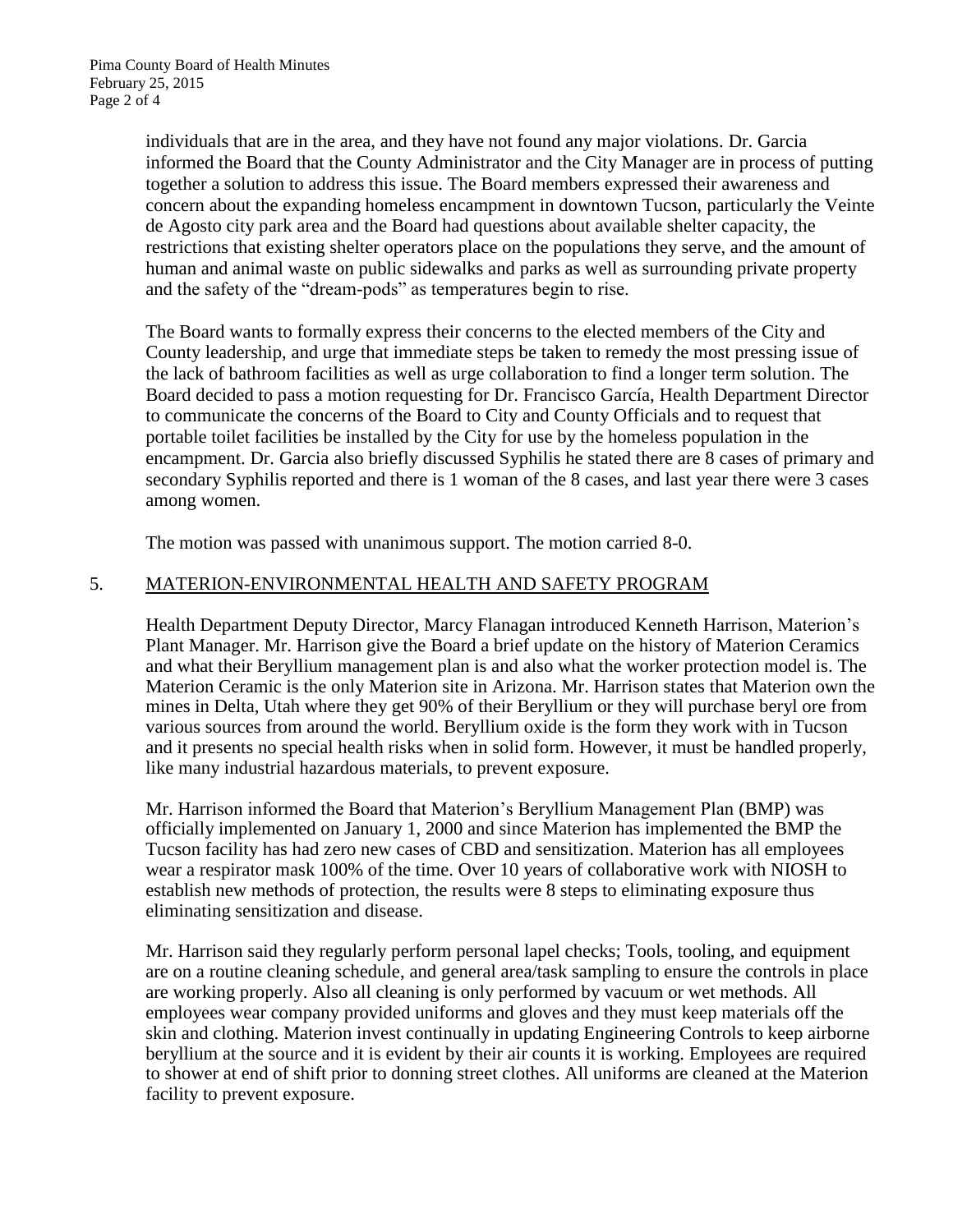#### 6. STRATEGIC PLAN

Health Department Deputy Director, Marcy Flanagan introduced Senior Program Manager, Alan Bergen who presented the Board of Health members with the Strategic Plan 2014-2019 booklet. The booklet consists of how the strategic planning process began and where it is today. Mr. Bergen informed the Board of the four strategic planning phases and the department's vision, mission, goals, and objectives.

# 7. REVIEW OF THE FOOD CODE AND DRAFT ORDINANCE

Health Department Deputy Director, Marcy Flanagan introduced David Ludwig, Consumer Health and Food Safety Manager. Mr. Ludwig gave a presentation on the history of the Food and Drug Administration Food Code and the steps that are currently being taken to adopt the 2013 Food Code in Pima County. Mr. Ludwig began his presentation with a brief history of food regulation in the United States, the development of the food code, and the process used by the Food and Drug Administration to update the food code every four years. Chapter 8 of the Pima County Code currently adopts by reference the 1999 Food Code to guide regulations and inspections. The Consumer Health and Food Safety program underwent a review process that included comparing the 1999 Food Code to the 2013 Food Code and identifying updates and changes between the versions; reviewing Chapter 8 of the Pima County Code to determine required updates and changes based on the best available science used in the 2013 model Food Code and Annexes; and preparing a draft revision of pertinent sections of Chapter 8 in collaboration with the Pima County Attorney's Office. Highlights of these changes/updates and the reasons behind the changes/updates were addressed in Mr. Ludwig's presentation. The changes/updates from the 1999 to 2013 Food Code provide the support and justification for adopting the 2013 Food Code in Pima County. Mr. Ludwig also provided the next steps in this process to ensure formal adoption of the 2013 Food Code and revisions to Chapter 8 of the Pima County Code.

After the presentation, Mr. Ludwig solicited input and questions from the Board of Health on these proposed changes and updates.

Question 1: Does the County have to conform to the State food code? Response: Mr. Ludwig explained that Pima County has to meet the State's minimum requirement. Since the State adopted the 1999 Food Code, Pima County must adopt at a minimum this same Food Code or a more recent one.

Question 2: In your review and recommendations, was there any place in the current code that discusses opportunities to give unused food to the community food bank? Response: Mr. Ludwig explained that the current code does not expressly address donations to the community food back. However, he mentioned that if proper food regulations are followed for preparation, handling, and storage then it does not preclude unused food from being donated.

Question 3: Is there anything in the new code that encourages donating food to the community food bank?

Response: Mr. Ludwig explained that the 2013 Food Code leaves the possibility open, but doesn't explicitly provide direction.

Question 4: After the new code is passed by the Board of Supervisors, how to you plan to inform the public of the changes?